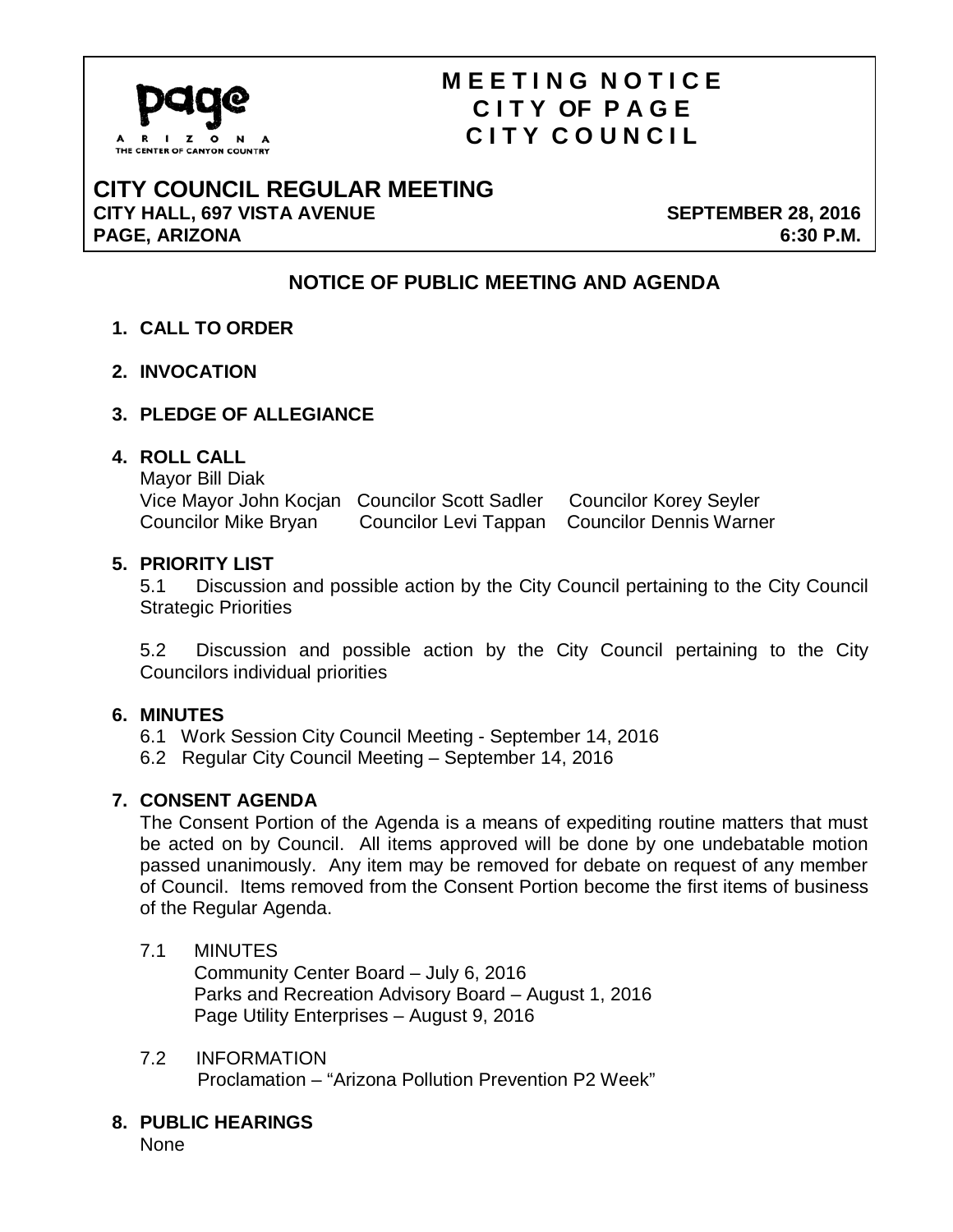#### **9. HEAR FROM THE CITIZENS**

Members of the public may address the City Council on matters that are not listed on the City Council agenda. The City Council cannot discuss or take legal action on any matters during the Call to the Public, unless the matters are properly noticed for discussion and legal action. At the conclusion of the Call to the Public, individual members of the Council may respond to criticism made by those who have addressed the Council, may ask Staff to review a matter, or may ask that a matter be put on a future agenda. Citizens may also use Information Request Forms, which are available. All City Council meetings are recorded.

#### **10.UNFINISHED BUSINESS**

None scheduled

#### **11.NEW BUSINESS**

11.1 Discussion and possible action by the City Council pertaining to "Domestic Violence Awareness Month"

11.2 Discussion and possible action by the City Council pertaining to Proclamation "Fire Prevention Week"

11.3 Discussion and possible action by the City Council pertaining to the purchase of a Stryker Power Gurney for the Page Fire Department

11.4 Discussion and possible action by the City Council pertaining to an Arizona Mutual Aid Compact

11.5 Discussion and possible action by the City Council pertaining to approval of Real Estate Transfer and Easement Agreements, Deeds and Lot Boundary Adjustments for the Navajo Wall-Resolution 1167-16

11.6 Discussion and possible action by the City Council pertaining to the purchase of fifty-five (55) Lenovo ThinkCentre M700 10H desktop computers

11.7 Discussion and possible action by the City Council pertaining to Page Utility Enterprises Rates, Fees and Charges-Resolution 1168-16

11.8 Discussion and possible action by the City Council pertaining to updating Page Public Library policies

#### **12.BID AWARDS**

12.1 Discussion and possible action by the City Council pertaining to an award of bid #209 Powell Substation PME-10 Padmount Switchgear for the Page Utility Enterprises

#### **13.BUSINESS FROM THE MAYOR**

None scheduled

**14.BUSINESS FROM THE MANAGER**

None scheduled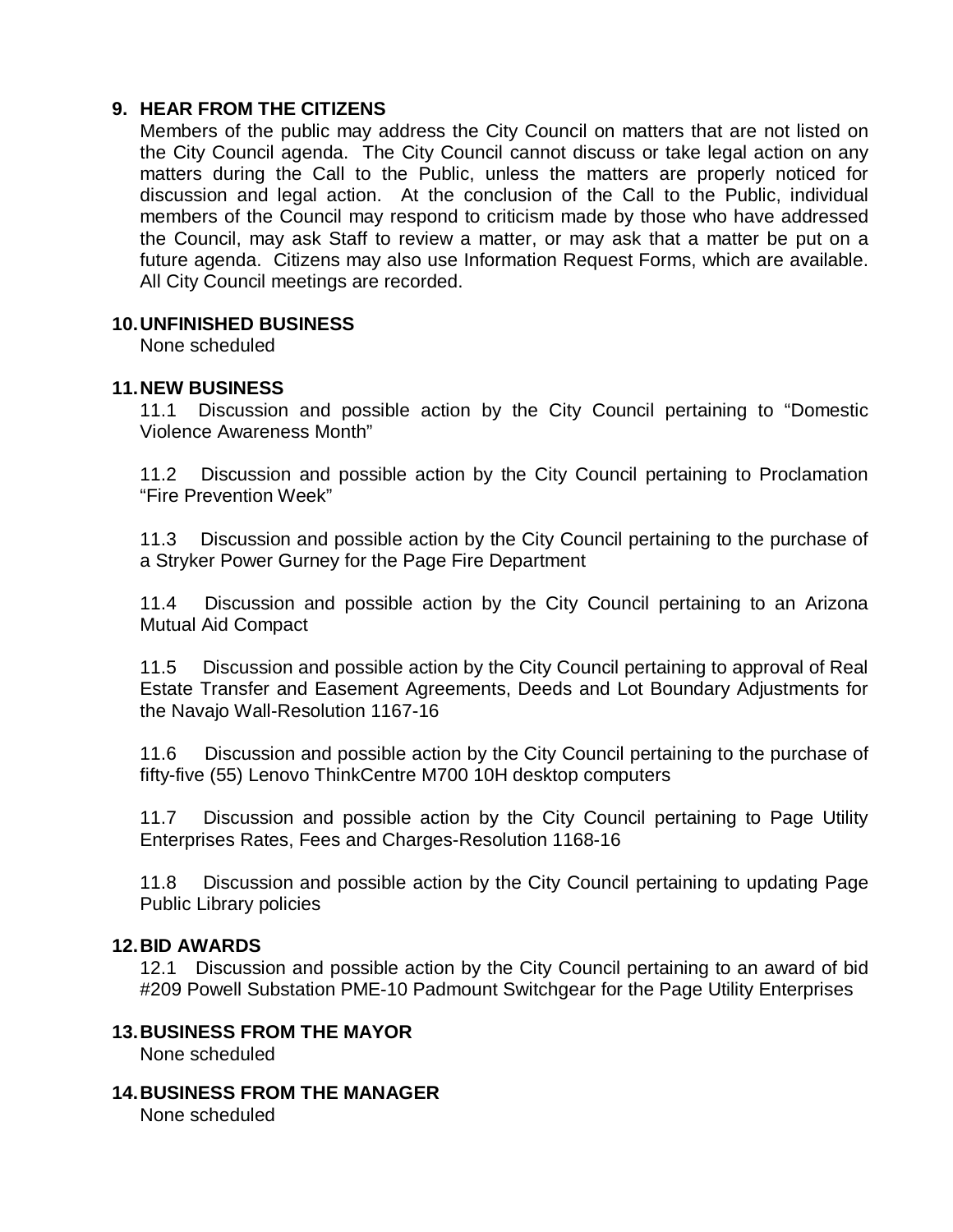#### **15.BUSINESS FROM THE CITY ATTORNEY**

None scheduled

#### **16.BUSINESS FROM THE COUNCIL EXECUTIVE SESSION**

16.2 Pursuant to ARS § 38-431.03 (A (A) Discussion or consideration of employment, assignment, appointment, promotion, demotion, dismissal, salaries, disciplining or resignation of a public officer, appointee or employee of any public body, except that, with the exception of salary discussions, an officer, appointee or employee may demand that such discussion or consideration occur at a public meeting. The public body shall provide the officer, appointee or employee with such notice of the executive session as is appropriate but not less than twenty-four hours for the officer, appointee or employee to determine whether such discussion or consideration should occur at a public meeting.

#### **City Manager, Crystal Dyches Evaluation**

Discussion and possible action by the City Council pertaining to City Manager, Crystal Dyches evaluation

#### EXECUTIVE SESSION

16.2 Pursuant to ARS § 38-431.03 (A (A) Discussion or consideration of employment, assignment, appointment, promotion, demotion, dismissal, salaries, disciplining or resignation of a public officer, appointee or employee of any public body, except that, with the exception of salary discussions, an officer, appointee or employee may demand that such discussion or consideration occur at a public meeting. The public body shall provide the officer, appointee or employee with such notice of the executive session as is appropriate but not less than twenty-four hours for the officer, appointee or employee to determine whether such discussion or consideration should occur at a public meeting.

### **City Clerk, Kim Larson's Evaluation**

Discussion and possible action by the City Council pertaining to City Clerk, Kim Larson's evaluation

#### **17.BOARDS & COMMISSIONS**

17.1 Discussion by the City Council pertaining to reports by Board Liaisons

17.2 Discussion and possible action by the City Council pertaining to an appointment to the Community Center Advisory Board

#### **18.DEPARTMENTS**

None scheduled

**19.CLAIMS**

None

#### **ADJOURN**

#### **FOR YOUR INFORMATION**

Next Regular Meeting Wednesday, October 12, 2016, 6:30 p.m.